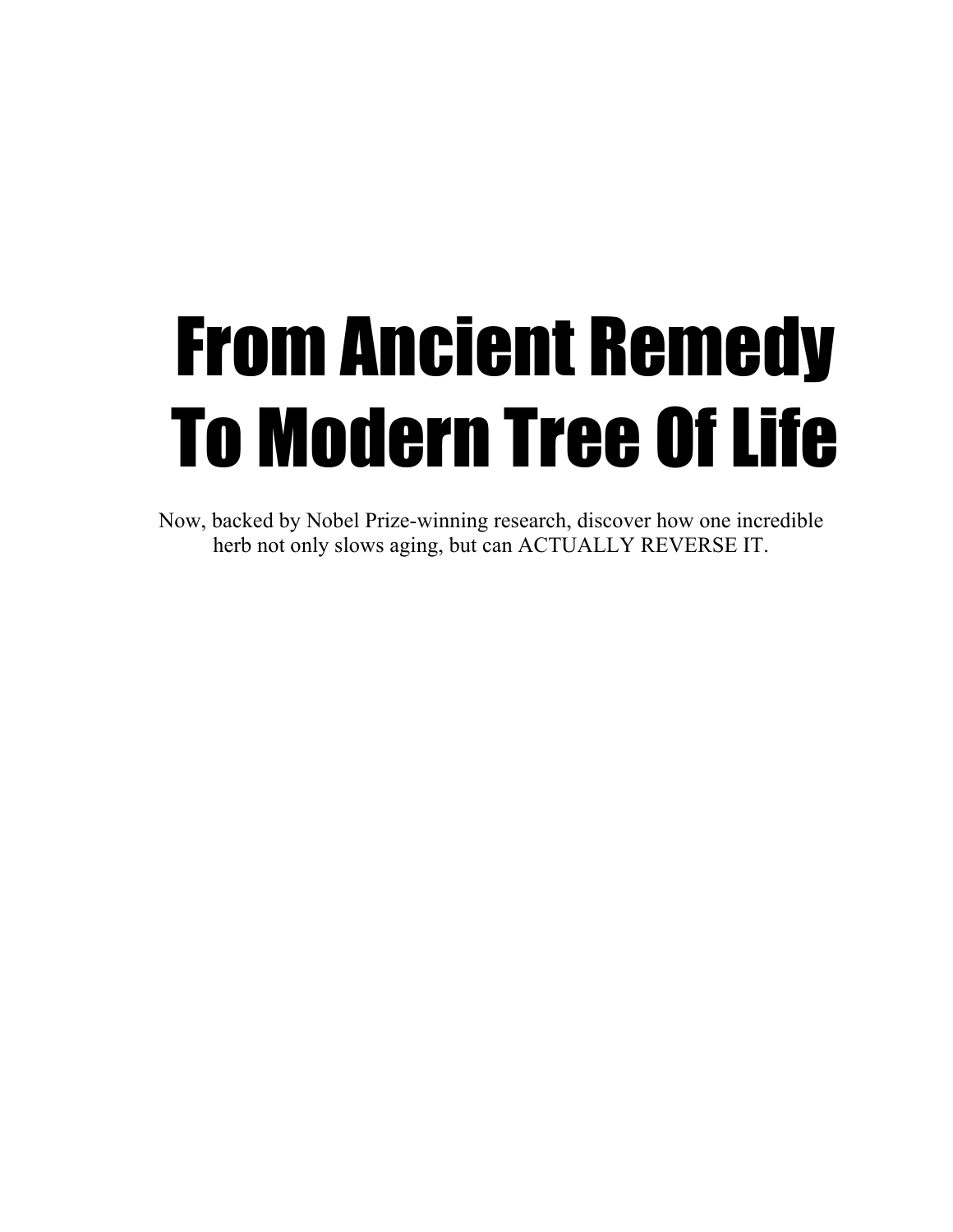© 2019 by Wellness Research & Consulting Inc. All rights reserved. No part of this publication may be reproduced or transmitted in any form or by any means, electronic or mechanical, including photocopying, recording, or by any information storage and retrieval system, without permission in writing from the publisher.

Published by:

Al Sears, MD 11903 Southern Blvd., Ste. 208 Royal Palm Beach, FL 33411 561-784-7852 www.AlSearsMD.com

Dr. Al Sears wrote this report to provide information in regard to the subject matter covered. It is offered with the understanding that the publisher and the author are not liable for any misconception or misuse of the information provided.

Every effort has been made to make this report as complete and accurate as possible. The purpose of this report is to educate. The author and the publisher shall have neither liability nor responsibility to any person or entity with respect to any loss, damage, or injury caused or alleged to be caused directly or indirectly by the information contained in this report. The information presented herein is in no way intended as a substitute for medical counseling or medical attention.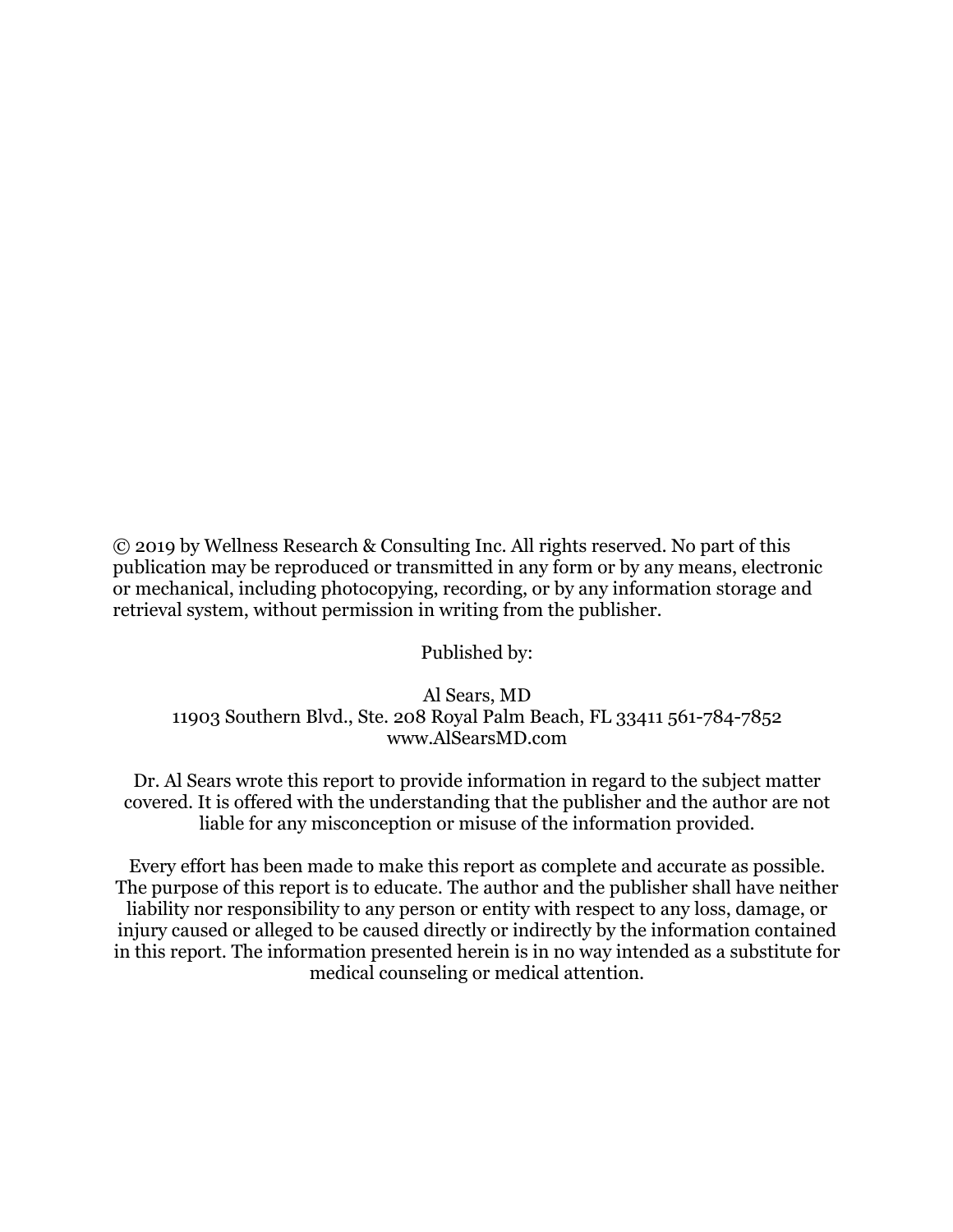## **Dr. Al Sears**

*President/Medical Director*, Wellness Research Foundation, Dr. Sears' Center for Health & Wellness, Primal Force, and AhHa Press, Royal Palm Beach, FL, and Wellness Research and Consulting, Kampala, Uganda

After entering private practice, Dr. Sears was one of the first to be board-certified in anti-aging medicine. As a pioneer in this new field of medicine, he is an avid researcher, published author, and enthusiastic lecturer.

Dr. Sears is also board-certified as a clinical nutrition specialist (CNS) and a member of the American College of Sports Medicine (ACSM), the American College for the Advancement in Medicine (ACAM), the American Medical Association (AMA), the Southern

Medical Association (SMA), the American Academy of Anti-Aging Medicine (A4M), and the Herb Research Foundation, (HRF). Dr. Sears is also an ACE-certified fitness trainer.

As the founder and director of Wellness Research Foundation, a non-profit research organization, Dr. Sears travels the globe to bring back to his patients the latest breakthroughs in natural therapies. Trips to Peru, Brazil, India, Jamaica, Uganda, South Africa, Ecuador and Bali have yielded important new discoveries in nutrition, traditional herbal treatments, anti-aging and alternative medicine.

Dr. Sears currently writes and publishes the monthly newsletter, *Confidential Cures*, and daily email broadcast, *Doctor's House Call*, and contributes to a host of other publications in the field. He has appeared on over 50 national radio programs, ABC News, CNN, and ESPN.

Dr. Sears has published 14 books and reports on health and wellness with a readership of millions spread over 163 countries. His bestselling titles include: *The Doctor's Heart Cure***, The 12 Secrets to Virility,** *Rediscover Your Native Fitness***,** *Your Best Health Under the Sun***,** *High-Speed Fat Loss in 7 Easy Steps, P.A.C.E.: The 12-Minute Fitness Revolution,* and *Reset Your Biological Clock.* 

Dr. Sears is currently writing three additional books; *Healing Herbs of Paradise, The Ageless Heart* and *The 8th Element: Nature's Universal Cancer Killer.*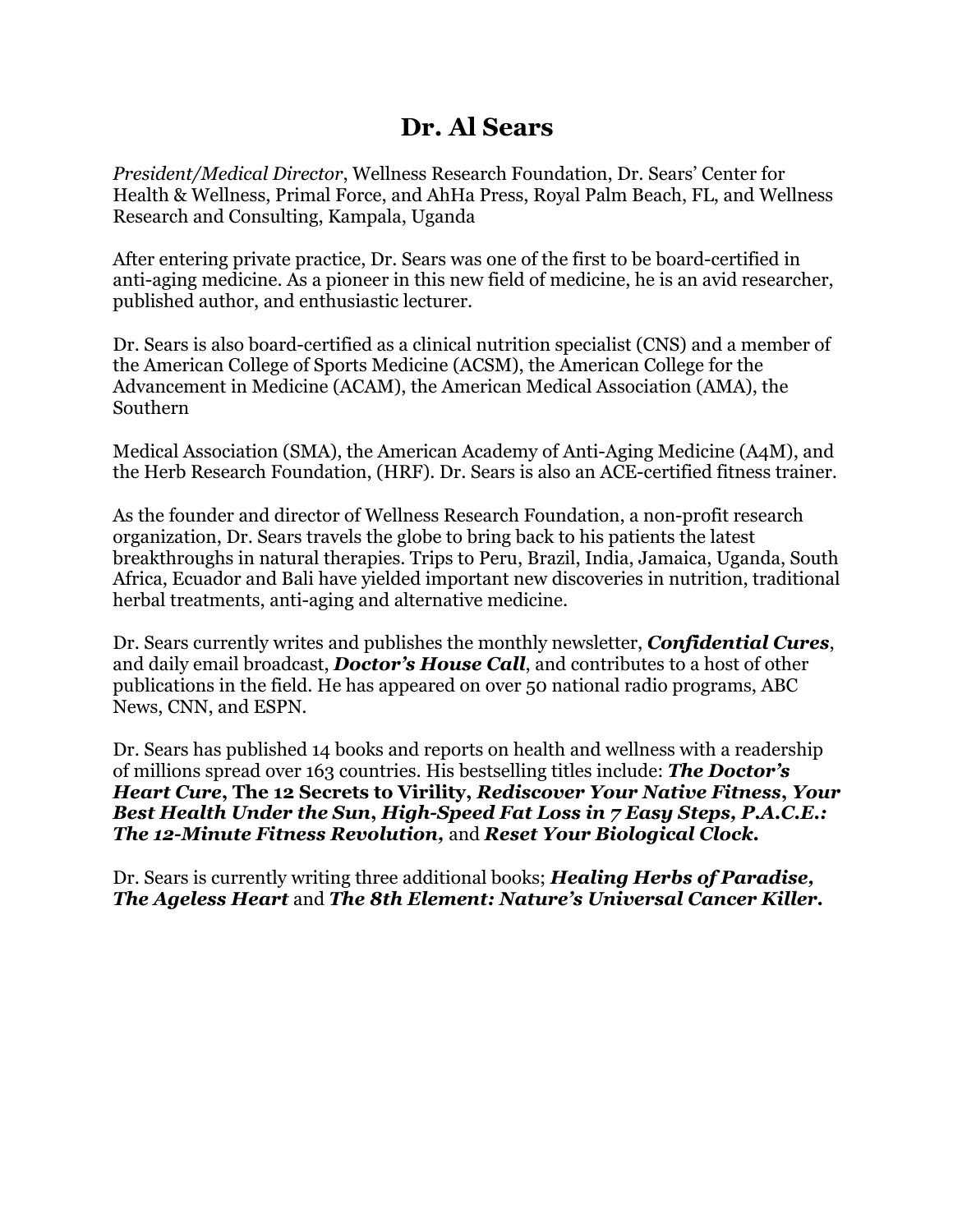## **Introduction:**

## **How a 24-Year Fascination**

## **Turned into a Cornerstone of Anti-Aging Medicine**

Moving offices in never fun.

But, when the reason for moving is because my practice has grown too large for my original space, it becomes much more manageable.

Even better, this move is only temporary.

Because, in the meantime, we are having a new facility built that will be the wellness center that I've always wanted.

It will be like a cross between the Canyon Ranch, the Pritikin Center & Spa, the Cooper Aerobics Center, and the Life Extension Foundation.

One of the primary reasons for this growth is the amazing success of anti-aging treatments such as my Age Quotient Analysis (AQ) and the use of the amazing new compound TA-65MD.

What's so exciting about TA-65MD, in particular, is its proven ability to act upon the most fundamental trigger of aging.

Even better, TA-65MD is an herbal extract.

This makes it superior to any Big Pharma pill with dangerous side effects.

While TA-65MD is a truly groundbreaking compound, the herb it's extracted from is another a centerpiece of my practice.

This particular herb has been a fascination of mine for well over 24 years

For the longest time, there was a jar of it on my desk.

As I studied about all of its uses in Traditional Chinese Medicine (TCM), I would open the jar and breath in the herb's earthy smell.

To me, it smelled like fresh cut grass that had dried in the sun.

According to TCM, this herb was basically a "cure all."

Today, it used by traditional practitioners and doctors alike to treat a great number of conditions.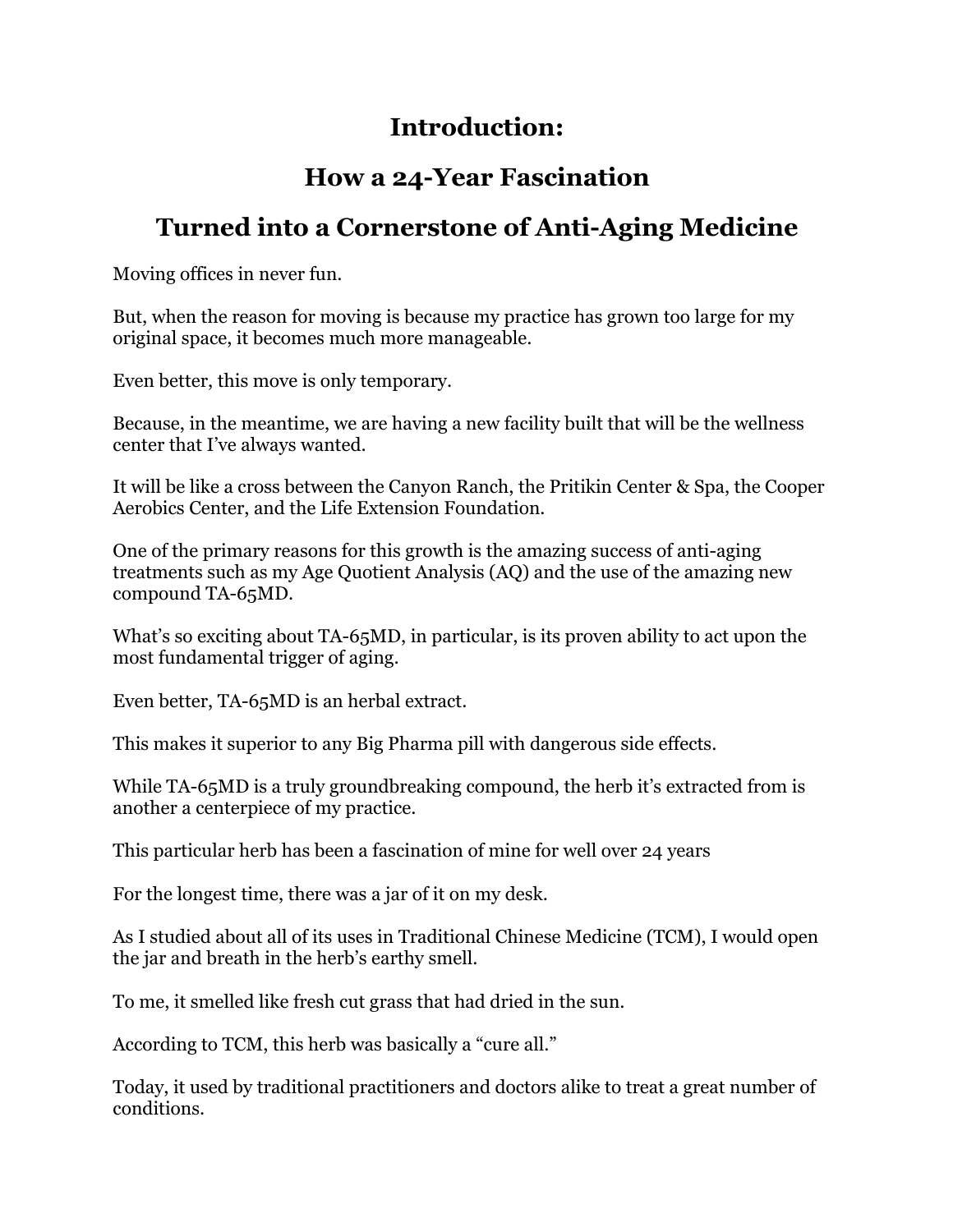#### According to Rxlist.com, this herb has been used to treat<sup>1</sup>:

- The Common Cold
- Upper Respiratory Infections
- Seasonal Allergies
- Swine Flu
- Fibromyalgia
- Anemia
- Chest Pain
- Heart Failure
- Hearing Loss
- Alzheimer's
- HIV/AIDS
- Chronic Fatigue Syndrome (CFS)
- Kidney Disease
- Diabetes
- High Blood Pressure
- Heart Attacks
- Asthma
- Irregular Menstruation (Amenorrhea)
- Menopausal symptoms
- Bacterial Infections
- Viruses
- Heart Infections
- Kidney Failure
- Lupus
- Dementia

Additionally, this herb has also been used:

- To Strengthen and Regulate the Immune System
- To Improve Athletic Performance
- To Stimulate Weight Loss
- To Protect the Liver
- To Prevent and Reduce Side Effects Associated with Cancer Treatments
- To Speed Wound Healing by Increasing Blood Flow to an Injured Area 2

I am sure you are wondering how one herb could possibly help with all these conditions.

And at the beginning of my 24-year fascination, I spent a great deal of time pondering this very question.

The answer would come when I, along other researchers, discovered the compound in this herb that led to the creation of TA-65.

While TA-65 has been nothing short of revolutionary in the lives of my patients, I also prescribe the herb's root for a variety of ailments.

## **This "cure all" herb is commonly known as astragalus.**

Now, backed by Nobel Prize-winning research, we know astragalus is one of the only herbs on Earth that can slow and even reverse aging…on a cellular level.

The way astragalus helps all these conditions is as simple as it is powerful.

### **Astragalus combats disease, enhances longevity, and increases performance by making you younger…one cell at a time.**

- Angina
	-
-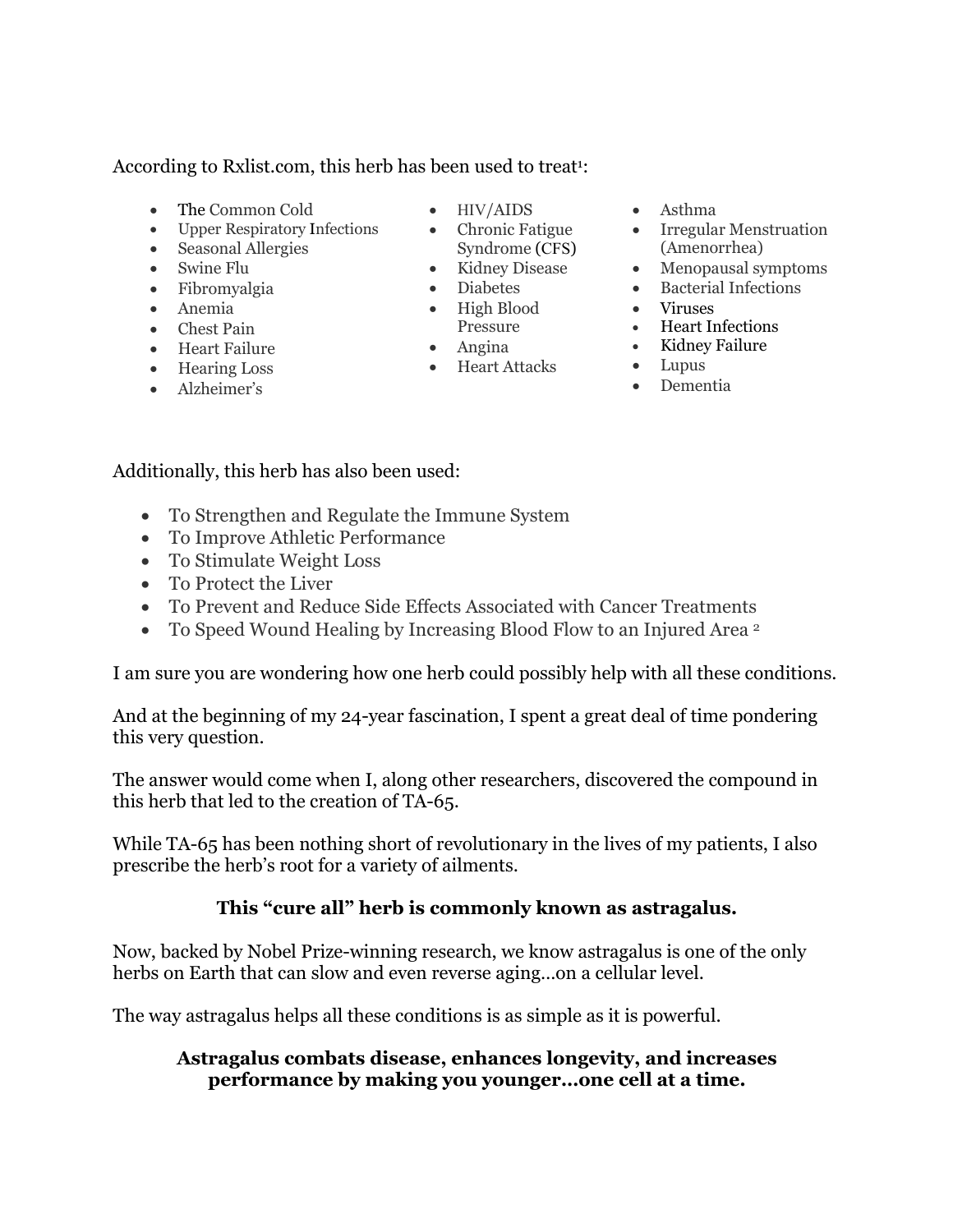Truly, astragalus has evolved from an ancient remedy to a modern-day tree of life.

## **What Nobel Prize-Winning Research has in Common with Ancient Chinese Life Force**

Within every cell of our body are chromosomes containing important genetic information.

At the ends of every chromosome are caps called telomeres (tee-luh-meers).

If it helps, you can think of them kind of like the tape at the end of shoelaces.

Telomeres were first identified in 1938 by Herman Muller while he was studying fruit cells. He would go on to win the Nobel prize that year for this discovery.

As we mature, our cells continuously replicate. With each replication, telomeres get shorter.

After so many replications, the telomeres are too short to separate the chromosomes from one another.6

Once the telomeres have reached this terminal length, the cell ceases to replicate. It begins the process of senescence (cellular death).

Not to date myself, but I first heard about telomeres while pursuing my bachelor's degree in 1976.

Since then, telomeres have been a huge part of my education, research, and now treatment in my clinic.

The next significant breakthrough in telomere research came on Christmas Day of 1984. Scientists Elizabeth Blackburn and Carol Greider discovered the enzyme telomerase.15

## **What makes telomerase so incredible is it can actually rebuild telomeres.**

After another 25 years in the trenches of scientific research, Blackburn and Greider made another breakthrough discovery.

In 2009, along with scientist Jack Szostak, Blackburn and Greider published research on telomeres and telomerase that would earn them the Nobel Prize.

The three scientists had found a direct correlation between the length of telomeres and the health of its parent cell.

Based on this groundbreaking research, they were left with this string of conclusions: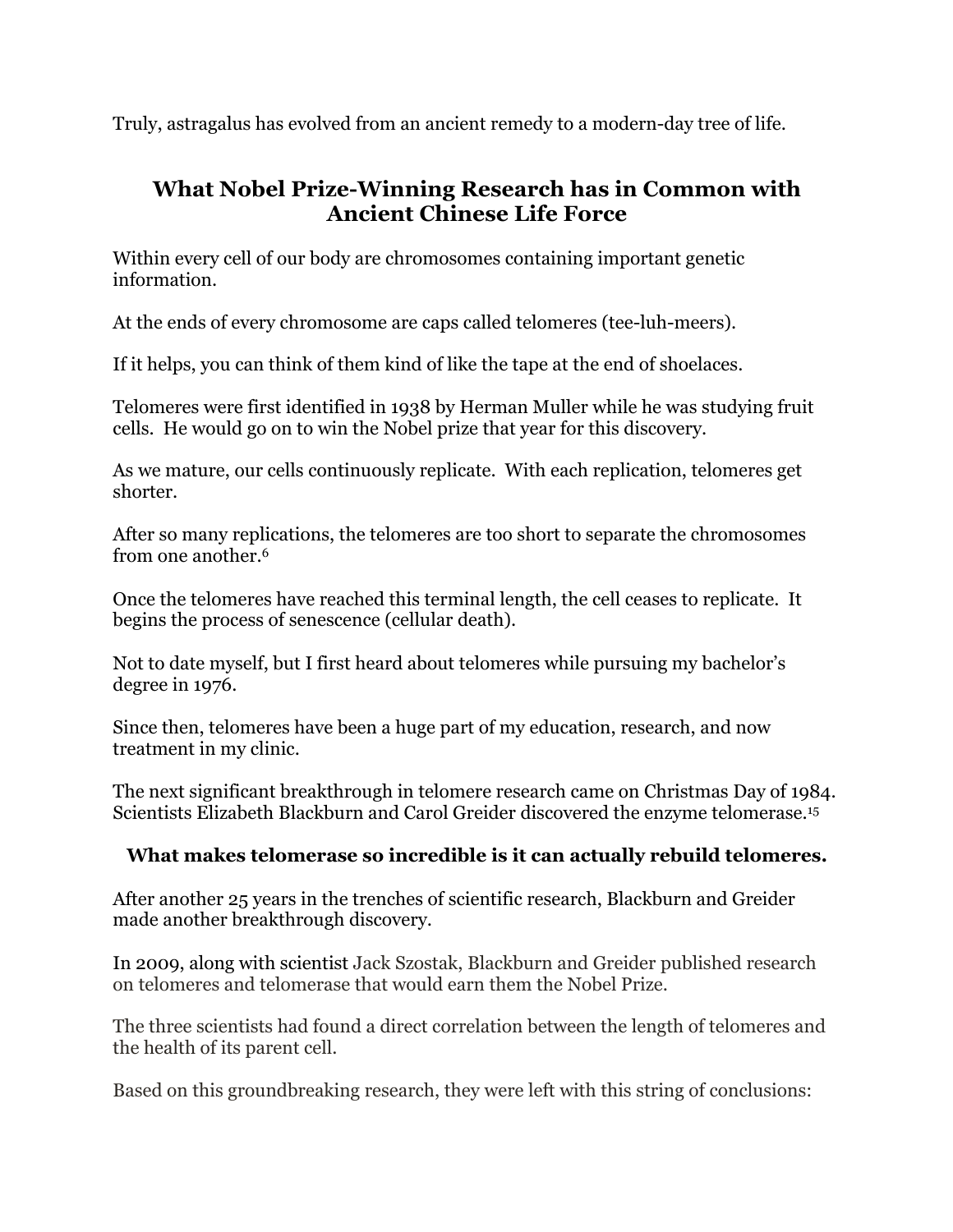- 1. Long telomeres are associated with younger, healthier cells. Having younger, healthier cells means having a more youthful and more robust body composed of those cells.
- 2. If stimulated, the enzyme telomerase can regrow shortening telomeres. If telomeres are regrown, the parent cell ceases to deteriorate and in effect, can become "young" again.
- 3. Cells becoming "young" revitalize the entire organism, thus reversing the effects of aging and combating diseased cells.

For doctors and researchers like myself, it became our mission to find a way to stimulate telomerase.

We knew telomerase down-regulates in most of our cells as we age.<sup>16</sup>

This sequential shut down of telomerase is a primary contributor to age-associated decline and disease.

If we could find a way to continuously stimulate telomerase, then we could potentially eliminate many of our age-related diseases and woes.

#### **Think about it for a minute: pain-free joints, abundant energy, mental clarity, and much more could be ours if we had a way to continuously stimulate telomerase.**

Through tireless research of both modern science and ancient medicine, we found the solution.

## **We found astragalus.**

But you don't have to take my word for it or the findings of Nobel Prize-winning scientists.

Amazingly, the healing effects of astragalus have been documented since before the birth of Christ.

Astragalus goes by many names. There are over 2,000 varieties of this herb, but the one most sought out for its healing properties is Astragalus Membranaceus*.* 

The herb is also known as Mongolian Milkvetch in English and Huángqí in Chinese.17

Huángqí/astragalus is one of the 50 fundamental herbs in Traditional Chinese Medicine (TCM).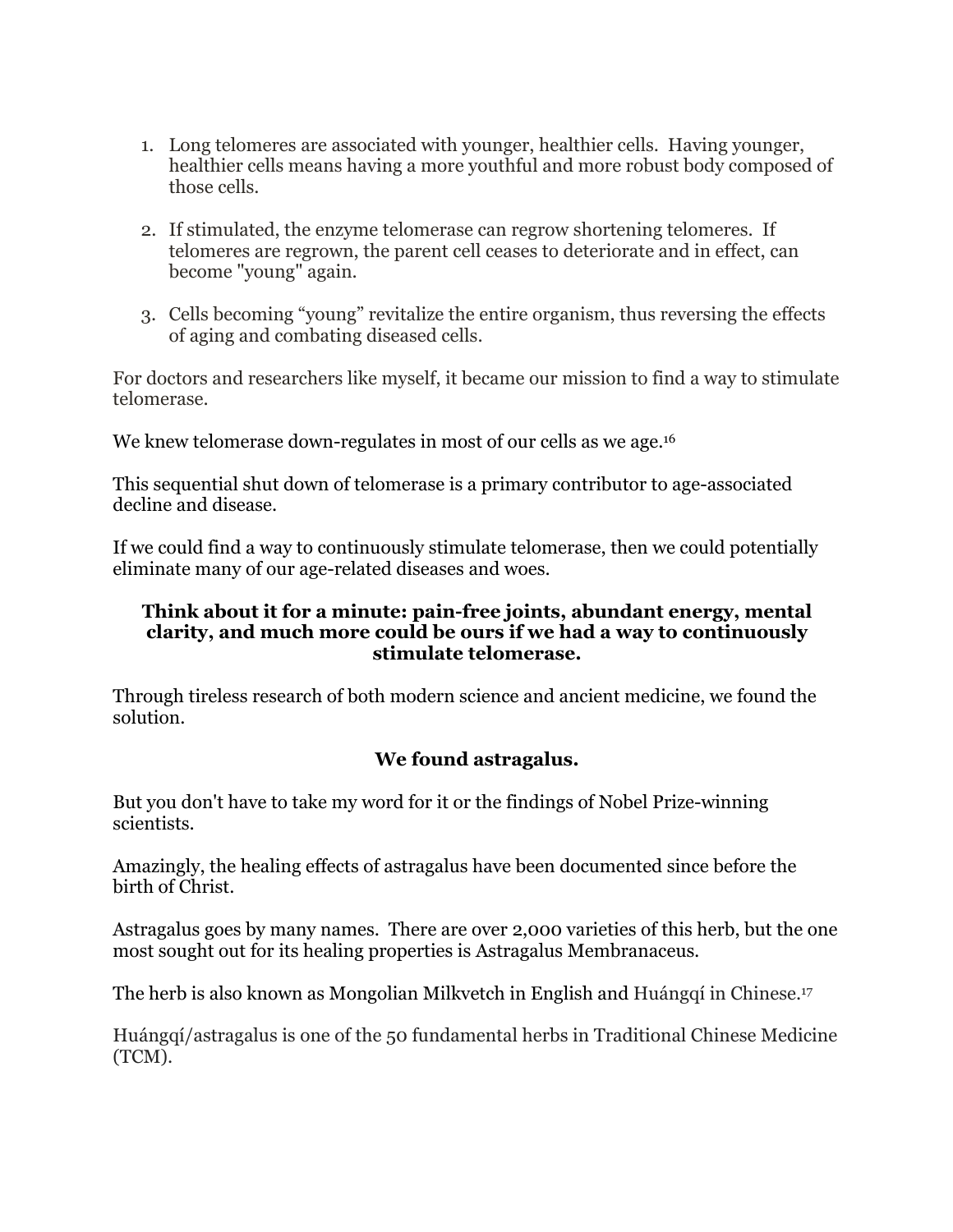Along with other well-known herbal powerhouses such as cinnamon, ginseng, and gingko biloba, astragalus has been a potent ingredient in TCM for well over two millennia.18

According to TCM, Astragalus is used to replenish qi (better known as chi in the west). Qi is essentially your life force.19

In TCM, qi has five functions:

- 1. Maintain the vital life energy that is necessary for the body to grow and develop properly
- 2. Produce heat and regulates body temperature for normal functions to occur
- 3. Defend the body against external elements, such as pathogens and environmental factors that can cause illness
- 4. Ensure the body's organs and fluids are kept in their proper places
- 5. Transforming nutrition and air into different subsets of *qi*, such as blood<sup>20</sup>

Now, take what I said earlier about telomeres and telomerase and look at these five functions again.

With the help of modern science, it can be deduced that qi is TCM's way of describing telomere activity in the body.

And, with what we know about astragalus's unique ability to stimulate telomerase, we can also see why TCM has been prescribing it for over 2,000 years.

## **This is how astragalus can combat such a wide variety of conditions and ailments!**

Astragalus is making your cells "younger," so they are more resilient and packed full of energy to resist and defeat whatever malady comes their way.

Here is a small sampling of published research confirming the healing powers of this incredible herb.

Astragalus:

- **Alleviates the Symptoms Associated with Seasonal Allergies** doubleblind, placebo-controlled (DBPC) study published in the Journal of *Phytotherapy Research*27.
- **Decreases Oxidative Stress** Journal of *Ethnopharmacology*28.
- **Reinforces Your Immune System** Journal of *PLOS ONE*29.
- **Fights Lung Cancer**  Journal of *Cancer Cell International*30.
- **Combats Diabetes**  Journal of *Evidence Based Complementary Alternative Medicine31.*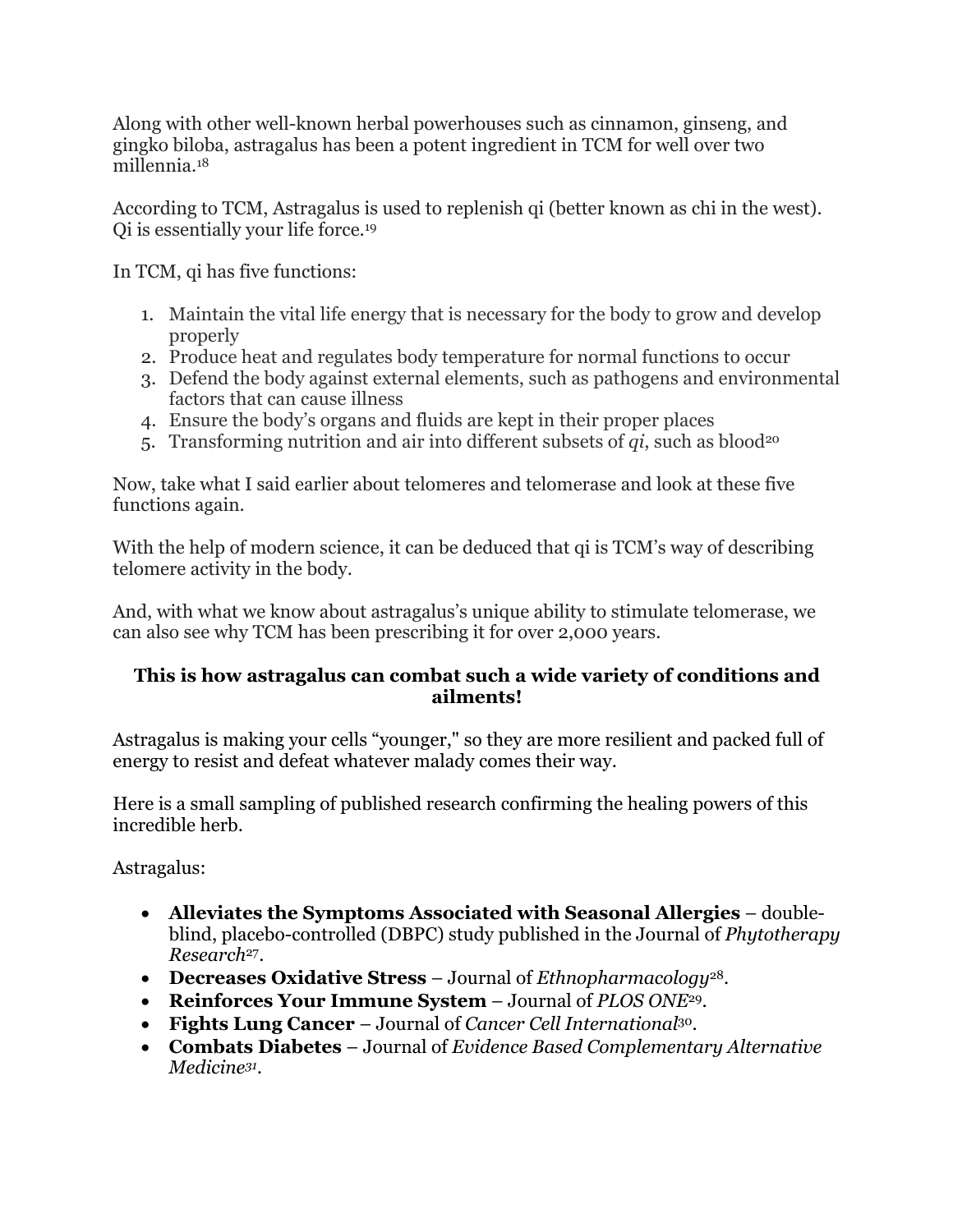Later in this special report, I will tell you how to start taking astragalus to enhance your own health journey.

But, more than any reported benefit of astragalus as a whole, I am excited to share the cutting-edge research and jaw dropping results of my practice in Royal Palm Beach, FL.

#### **Beginning in 2010, I was the first doctor in the country licensed to administer the hyper-concentrated extract of astragalus known as TA-65MD32 to my patients.**

**And the results…have been simply astounding.**

# **Recapture Your Vigor by Jumpstarting Telomerase**

What makes TA-65MD so unique is it has been scientifically proven to activate telomerase.

#### **In a DBPC study published in the Journal of** *Rejuvenation Research***, TA-65MD was shown to significantly increase telomerase activity verses the group that didn't take the extract33.**

Even more importantly, the researchers noted a large number of cells were brought back from the brink of senescence (cellular death).

This is telomerase in action. The enzyme is rescuing cells on the brink of death by rebuilding dangerously short telomeres.

## **The revitalization and invigoration of your cellular health is a fundamental goal of my practice.**

In 2015, I had the opportunity to travel to Rome and deliver a presentation at the Tissue Science and Regenerative Medicine Conference.

The presentation can be found on YouTube. And if you have a chance, I highly recommend you check it out.

My ultimate assertion of the whole speech was short telomeres are the foundation of all our major diseases.

## **All the major chronic diseases have one thing in common.**

**Dysfunctional telomerase and telomeres…**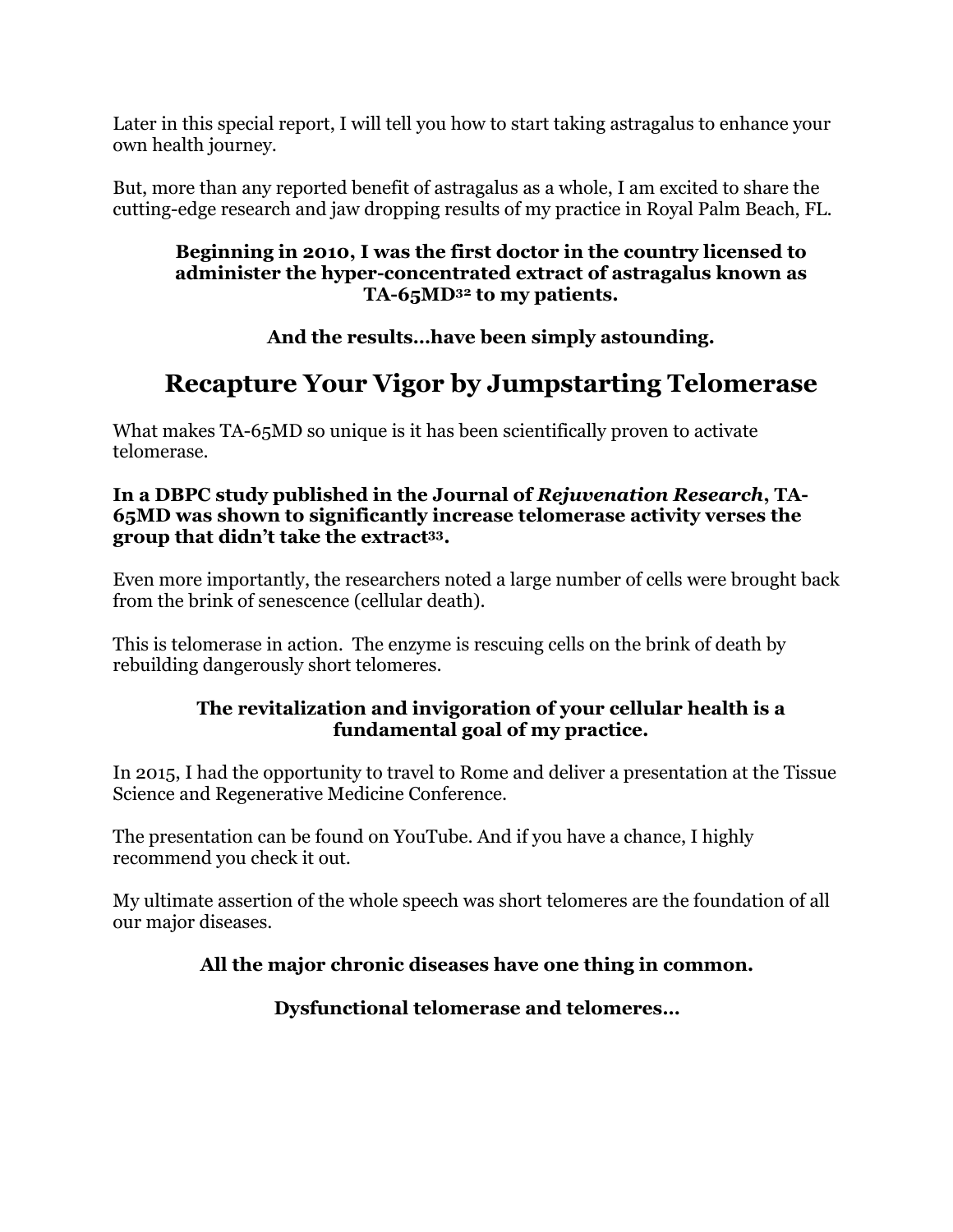Consider the following examples:

- **Diabetes -** A meta-analysis conducted by the Journal of *International Medical Research* showed a significant association between leukocyte telomere length and diabetes34.
- **Alzheimer's –** According to the Journal *Mechanisms of Ageing and Development*, white cell and buccal cell telomeres are more than 30% shorter in Alzheimer's patients than a similar aged control group35.
- **Heart Disease –** According to the Journal *Genes,* low telomerase activity and short leukocyte telomere length have been observed in arterial plaque and can lead to stroke or a heart attack36.
- **Cancer** Remember, I said DYSFUNCTIONAL telomerase. In the case of cancer, telomerase is hyperactive. Too much telomerase is a problem as it leads to cancer cells becoming basically immortal. According the *European Journal of Cancer,* a vast majority of major cancer types show increased telomerase activity37.
- **Obesity** *–* According to the Journal *Acta Paediatrica,* obese adults were found to have shorter telomeres than their normal weight, same age counterparts38.

As you can see, these are the top five chronic diseases facing our modern world.

And they all have something to do with dysfunctional telomerase and telomeres.

# **Putting It All Together**

You now have a fundamental understanding of what telomeres are.

You also understand the effects of telomerase on telomeres (for better or worse).

And we have covered how both astragalus and its extract TA-65MD can help you avoid the cons of aging.

**Now it's time to move on. Let's discuss how you can begin preserving your telomeres and start stimulating telomerase…today.**

# **First…what NOT to do:**

With your newfound knowledge, you might be in the middle of buying some TA-65 online right now.

Please know that all TA-65s are NOT created equal.

Back in 2010, when I was the first doctor licensed to administer TA-65, I chose a specific type.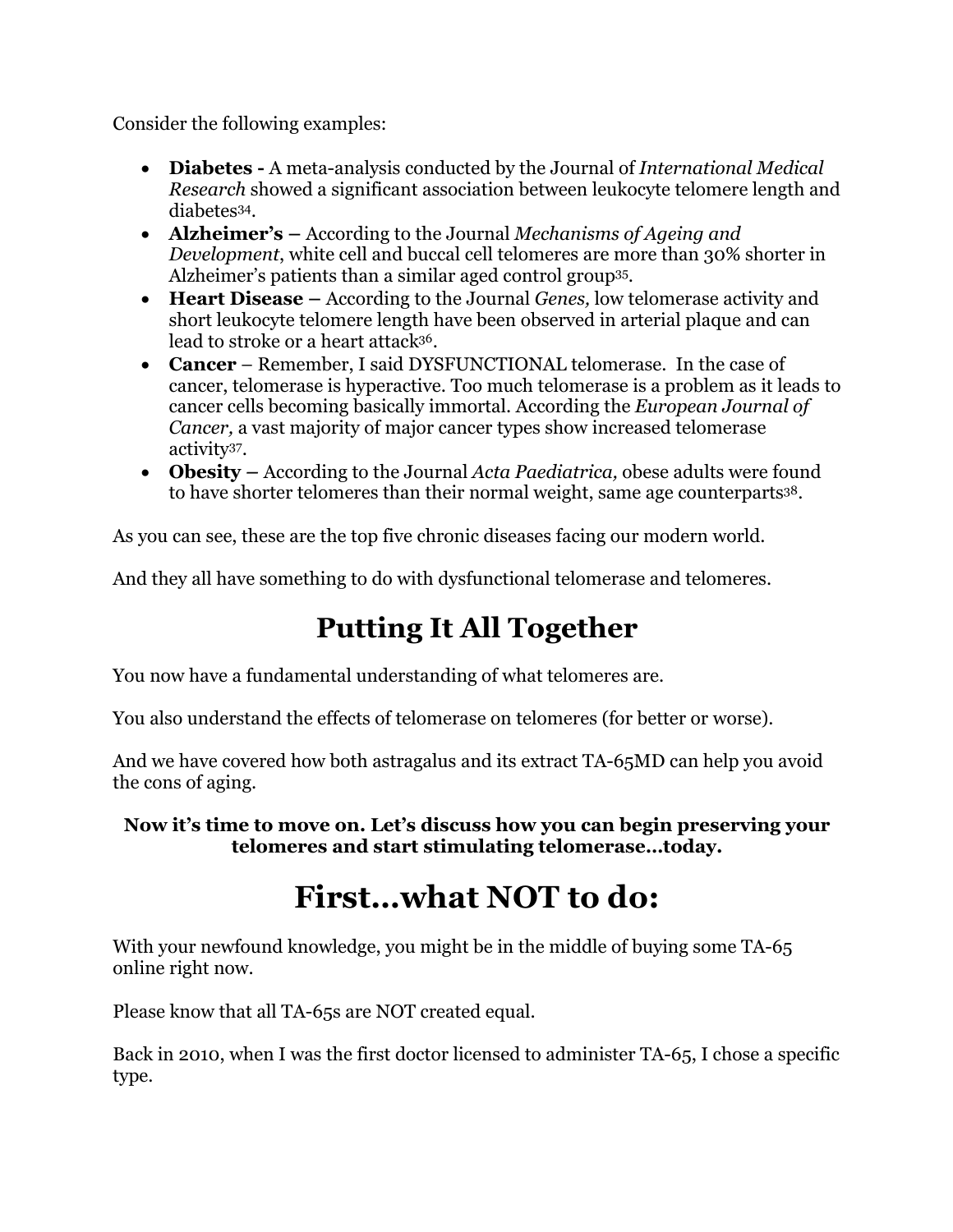I chose TA-65MD. The difference?

Bioavailability (how much your body can actually absorb).

Now, these supplements are not cheap.

So, if you are going make that kind of investment; you owe it to yourself to give your body the best chance it has to absorb all the TA-65 you put into it.

Also, in the case of TA-65MD, more is not always better.

I recommend a dose of around of 250 U (8 mg of active ingredient) based on the most current research39.

## **Don't buy just yet. Before starting TA-65, give us a call.**

If you truly believe you could benefit from TA-65, please call my clinic at **561-784-7852 before you buy.**

One of my receptionists will be glad to talk to you about your options. A simple telephone consultation might be all you need to get on the right track.

## **Don't fall for cheap telomere tests.**

If you are already looking for TA-65, you are probably seeing ads for telomere measuring kits. As an added bonus, they are highly affordable at the bargain price of around \$99.00.

Don't be fooled.

Telomeres and telomerase are just one aspect of your health.

If you want to know your biological age, you may be an excellent candidate for my Age Quotient Analysis (AQ) which I mentioned in the introduction of this report.

We measure 14 different biomarkers of aging to determine your real biologic age.

We test your lung capacity, your heart age, your hormonal age, your skin elasticity, your bone density, your brain age and more…

Once we know these baseline measurements, we'll work together to reverse your biological age.

I'll develop a customized treatment plan based on your results. This will do more than stop your telomeres from shrinking. It will actually *lengthen* them40.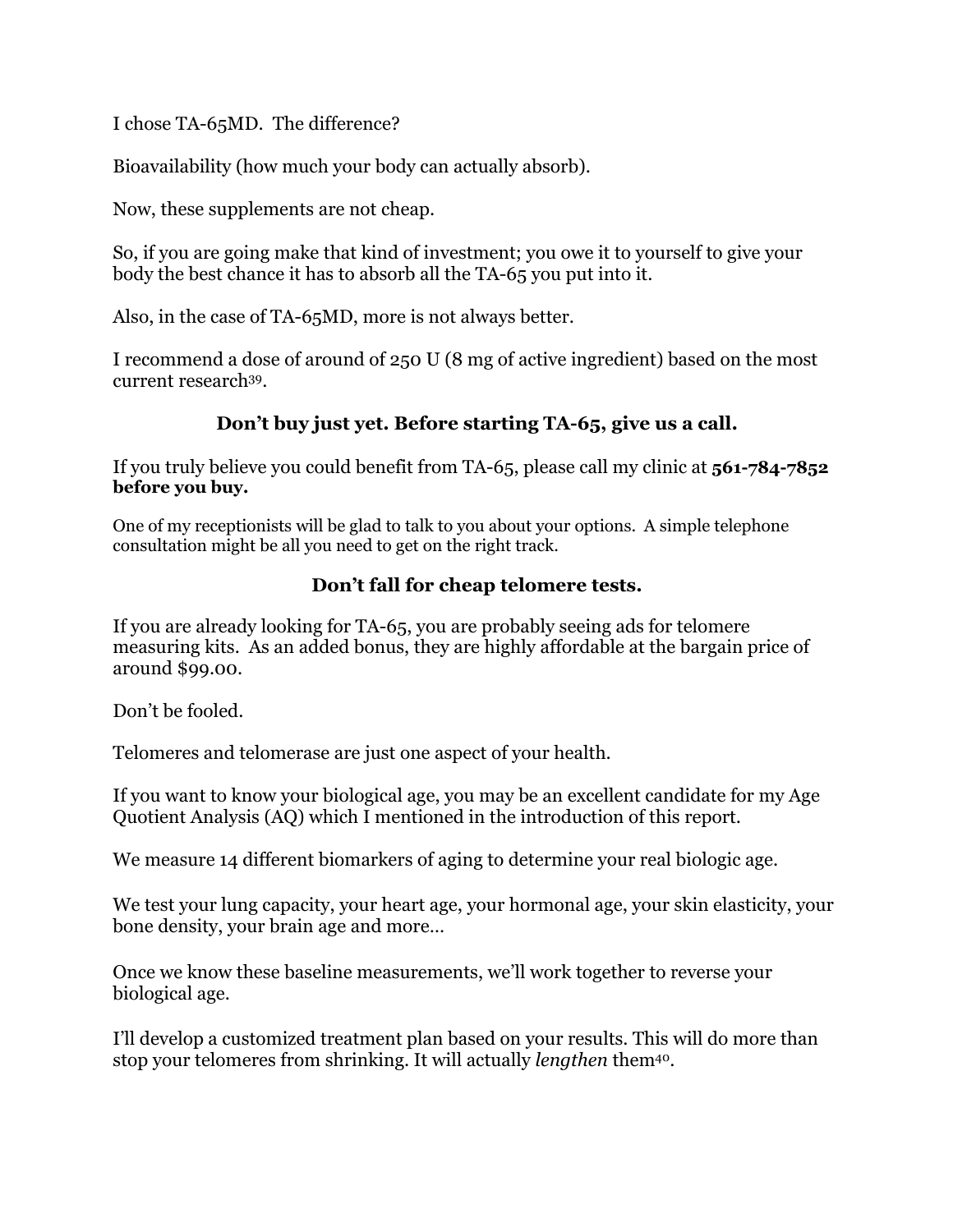When it comes to telomeres and telomerase, the AQ and TA-65 make up the most direct interventions and tests we offer.

While most definitely not for everyone, both treatments are both becoming more popular by the day.

## **Don't Trust Big Pharma**

Currently, telomeres and telomerase are the wild west of anti-aging and longevity.

Big Pharma is working furiously to create a drug that lengthens telomeres.

They know if they figure it out, they will have another pill worth billions.

The absolute most potent telomerase activator I recommend is TA-65.

It is proven to lengthen telomeres and it has very little to no side effects.

I have no doubt that Big Pharma will produce a pill within the next couple of years, but you can rest assured it will come loaded with potential complications and life changing side effects.

## **How to Start Taking Astragalus to Boost Immunity, Lower Oxidative Stress, and Start Lengthening Your Telomeres**

You can and should add astragalus to your daily health regimen in a variety of ways.

You can buy the root to make tea or mix it into your favorite soup.

Regardless of your supplementation protocol, I recommend you do this because astragalus root in its complete form is LOADED with nutrients and more than 2,000 beneficial compounds.

The following doses are either granules, powder, or slivers of the root itself.

- **Typical Daily Maintenance Dose**: 30-45 grams of astragalus root powder per day
- **Congestive Heart Failure**: 2–7.5 grams of powdered astragalus twice daily for up to 30 days, along with conventional treatment
- **Blood Sugar Control**: 40–60 grams of astragalus granules as a decoction for up to four months
- **Kidney Disease**: 7.5–15 grams of powdered astragalus twice daily for up to six months to reduce the risk of infections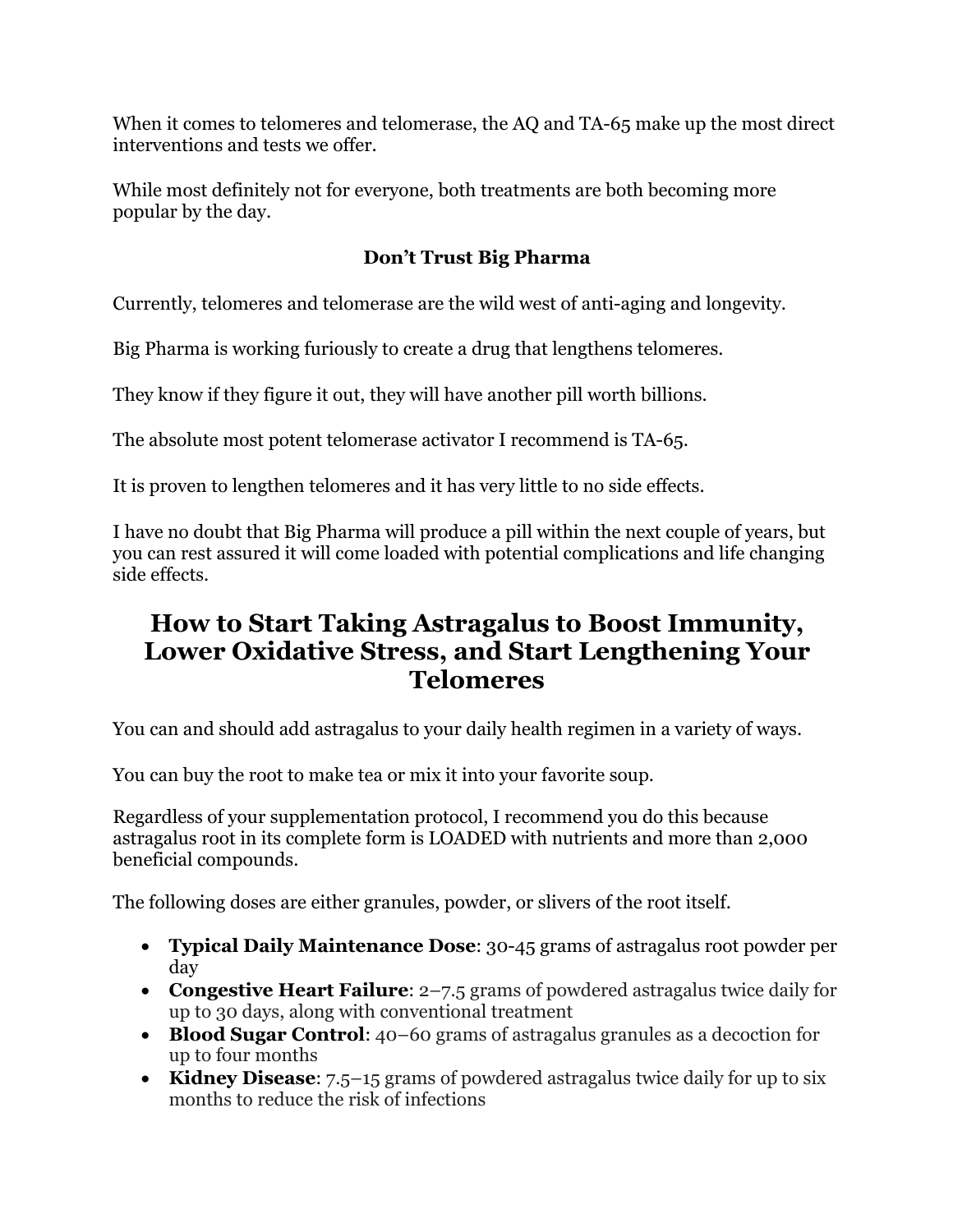• **Chronic Fatigue Syndrome (CFS**): 30 grams of astragalus root made into a decoction with several other herbs46

To simplify your life and your cupboard, I recommend you employ some of the following strategies.

I recommend two to three tablespoons of **astragalus root powder daily** (about 30- 45 grams).

You can usually find it already dried and ground at many health-food stores or Chinese markets. You can also add the powdered form to various foods and prepared dishes.

Don't worry. Astragalus has a mild, sweet taste.

I like to drink **astragalus in a tea**. It's very easy to make.

For my special blend, you'll need:

- A piece of ginger about an inch long
- Four tablespoons of lemon juice
- Four tablespoons of honey
- Two to three slices of astragalus root

To make the tea, first boil one quart of water. Scrape the ginger and astragalus root into a container, then add the remaining components. Pour the boiling water over the ingredients and cap the container.

Let it stand for approximately 20 to 25 minutes.

Strain the mixture one cup at a time.

You also can take **astragalus as a supplement.** Take 500 mg of the concentrated extract three times a day<sup>47</sup>.

This is by far the easiest way to get astragalus into your diet.

As there are many varieties of astragalus, make sure your extract is pure Astragalus Membranaceus.

## **Leverage These Lifestyle Choices to Increase Telomerase**

In addition to taking astragalus, there are several lifestyle choices that have been shown to increase telomerase.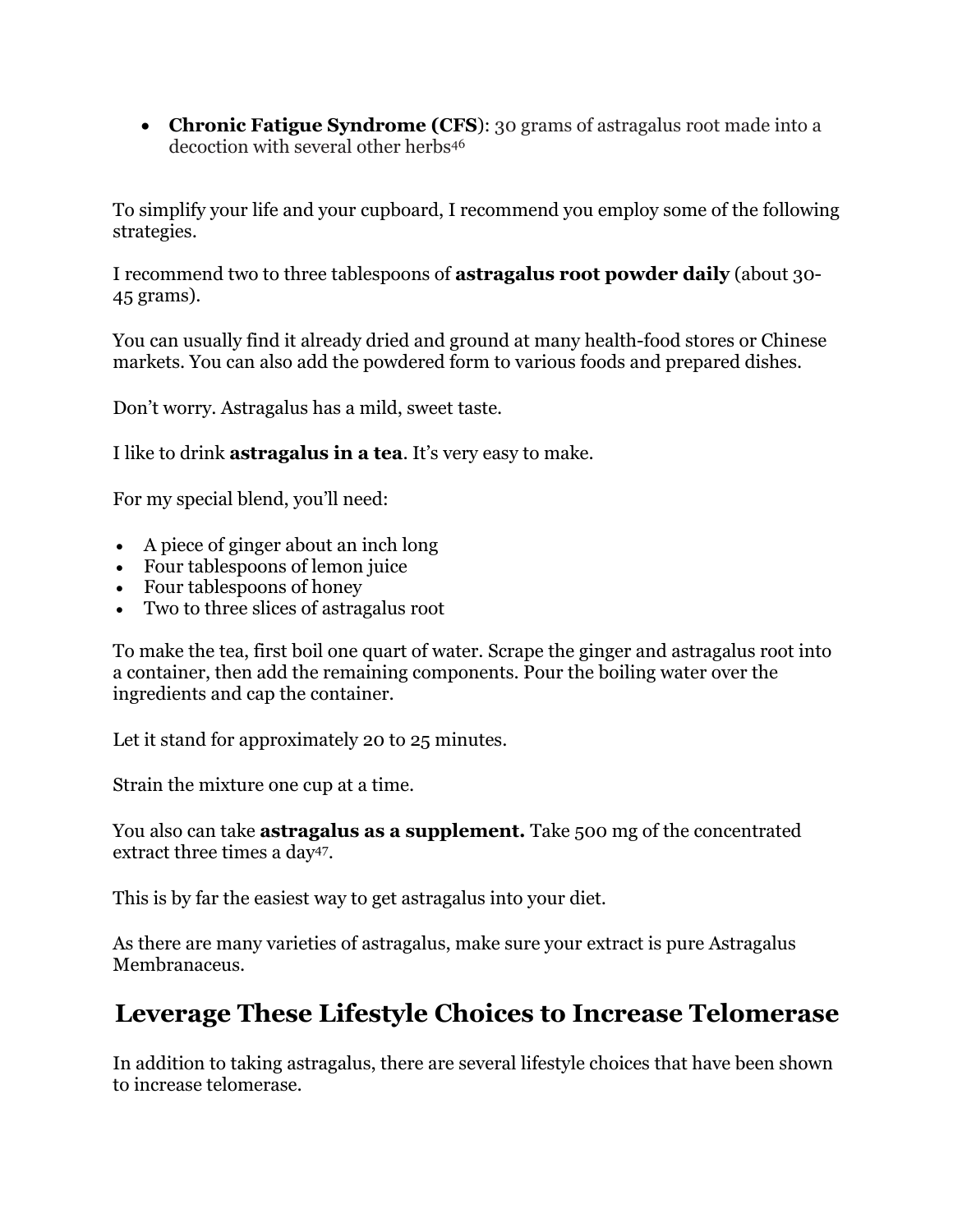These choices are even more important if you have decided TA-65 is not a good fit for you.

To equal a single TA-65 capsule, you would have to consume several pounds of raw astragalus per day!

First, I don't recommend this because you would get sick of astragalus halfway through day one.

Second, astragalus is extremely high in iron and you would give yourself iron poisoning if you ever tried such a feat48.

So, the best compromise is the following lifestyle modifications along the with 500 mg of astragalus extract three times a day.

By combining lifestyle modifications and astragalus, you will stimulate telomerase and begin reaping the benefits sooner than one might think.

## **-Meditation:**

Meditation is one of the most powerful ways you can stimulate telomerase. Best of all you can start today.

And you only have to do it for 10-12 minutes at a time to reap all the benefits.

A recent study looked at 39 family caregivers with an average of 60 years old.

Half were randomly chosen to listen to relaxing music and the other half practiced meditation for just 12 minutes a day.

After only 8 weeks, the people in the meditation group had their telomerase activity skyrocket by 43%!

The relaxation group only had a 3.7% increase<sup>49</sup>.

In another study, researchers looked at people who were at a wellness retreat.

After three months, those doing meditation training had 33 percent higher telomerase activity in their white blood cells than those who weren't meditating50.

Meditation is safe and easy. The technique I use is exceedingly simple. The most natural object of meditation is your breath. For beginners, I recommend mastering your focus on your breath before you try any other object of meditation.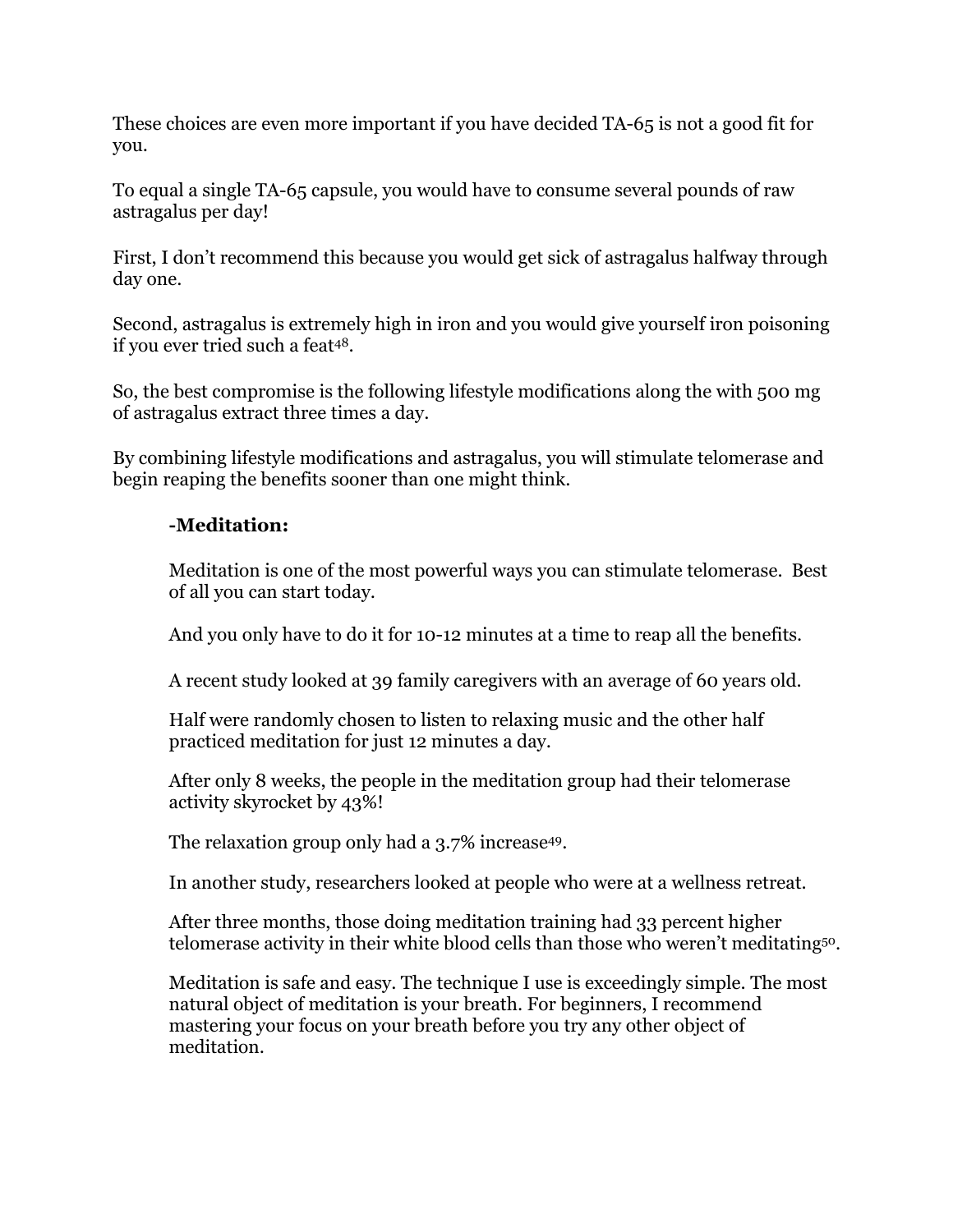- 1. Find a quiet, comfortable place to sit.
- 2. Rest your hands in your lap and close your eyes.
- 3. For the first few minutes, focus on the natural rhythm of your breath.
- 4. At first, don't try to change it. Just follow your breath.
- 5. The next step is to gently make your breath, quieter, slower, deeper and more regular.
- 6. If your attention drifts to other things redirect it to your breath.

Try to meditate at least 10 minutes once a day. Twice a day is better51.

#### -**Exercise:**

Before you jump up and try to run three miles, there is a very specific type of exercise that has been proven to stimulate telomerase.

#### **This type of exercise requires only minutes of your week and you don't even have to leave to comfort of your own home.**

It features short, high intensity bursts of effort across a variety of exercises.

Based on that description alone, you could probably create your own routine and see some positive results.

Or you could use my proven PACE (Progressively Accelerating Cardiopulmonary Exertion) workout method…absolutely free.

PACE, much like my other recommendations, it routed in science and similar exercise styles have been shown to stimulate telomerase.

In a study of 2,400 twins, researchers found that people who did high-intensity PACE-like exercise had longer telomeres than those who did no exercise or got too much exercise.

In fact, their telomeres looked a full nine years younger52.

Rather than write out a whole PACE workout here, simply log on to my YouTube channel.

You can also search "Dr. Sears PACE" and you will have access to a full workout and free e-book detailing my exercise regimen.

## **Incredible Stories of Success**

I would like to take a moment to share some stories of my clients.

Some are longer than others, but they all speak to the difference reactivating telomerase can make.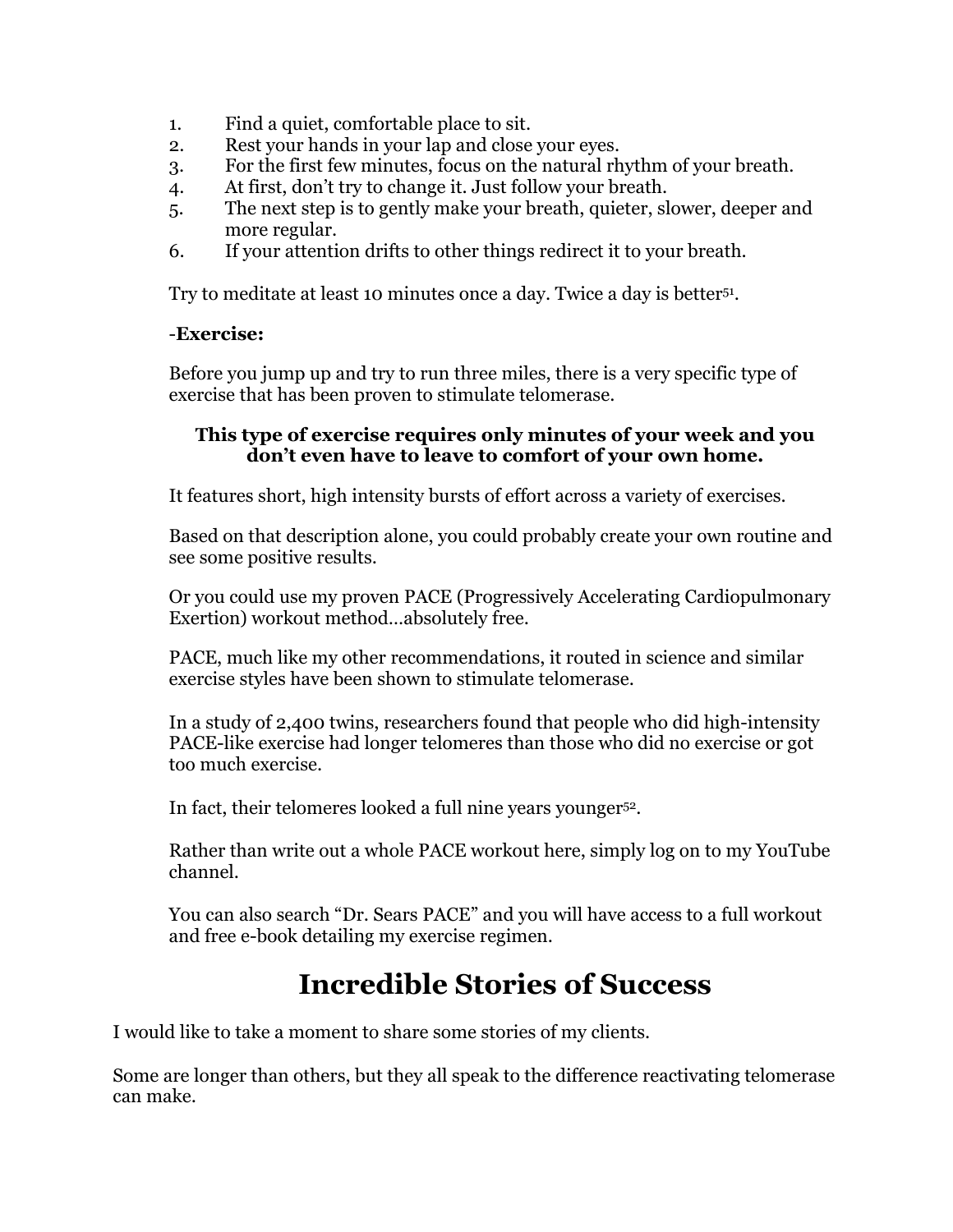## **From My Original Telomere Study**:

- Helen is 85. She recently ran a marathon and broke the time record in her age group.
- Bill is 65. He now has the lungpower of a 39-year-old.
- And William recently celebrated his 84th birthday. But he has the heart of a 50year-old.53
- My patient (MF) was 58 when we started the telomere protocol. By the end of our measured treatment, he celebrated his 61st birthday. But his biological age had gone backward to 44…He grew 17 years younger in 30 months.
- On average the patients at my clinic who've gone through this anti-aging protocol have grown 14 years younger<sup>54</sup>.

## **My Story:**

If I didn't practice in my everyday life what I teach, I couldn't think of one good reason for you to follow my recommendations.

In applying the above principals, I have created a life of health and vitality that I truly enjoy.

Here is a section of an article I put on my website not too long ago. I find the words just as true today as I did then.

*I love being in my 50s. I have the wisdom to use what I've learned in 30 years of being a doctor. And I'll keep learning new things, too. It's a great time in my life.*

*But I don't want to live forever. Don't get me wrong, I want to keep going the way I can now well into my 90s, and even past 100. But immortality doesn't appeal to me.*

*I don't know about you, but when I think of living forever, it's scary and depressing. Everyone I know would be gone. It would be like a curse straight out of a science fiction movie.*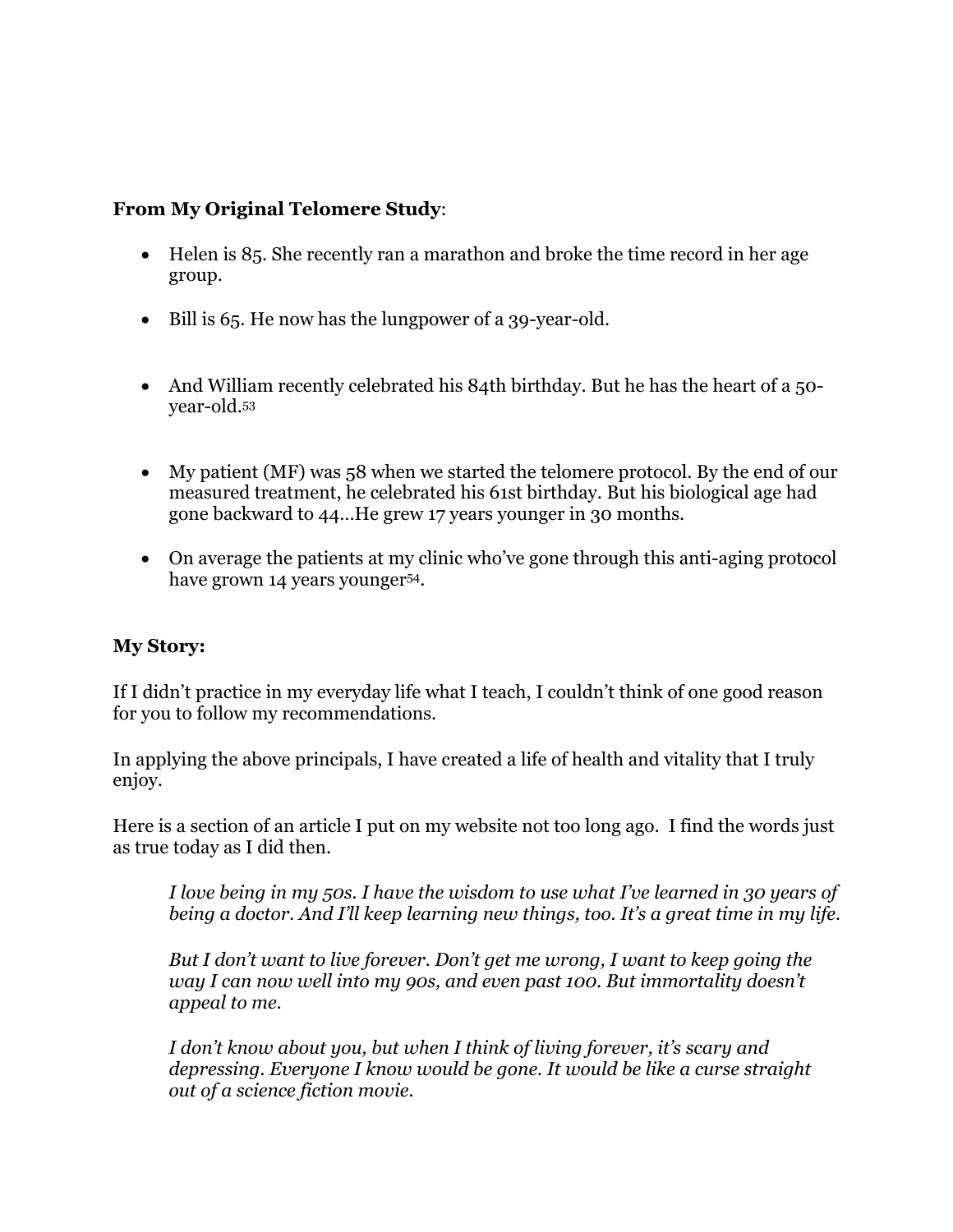*What I do want is to keep getting new insights … more knowledge. I want to maintain my abilities, so I can still use that understanding years from now. I want to keep getting better.*

*To that end, we've developed some new testing at my clinic that will tell us how we're getting better with different systems. I tested myself (or rather my clinic tested me) and I have the pulmonary age of a 25-year-old and the cardiovascular age of a 35-year-old55.*

# **Putting It All Together**

Before reading this report, I don't know how much you knew about how important telomeres and telomerase are to you enjoying your later years.

And I am quite confident that you knew very little about all the benefits of the small Chinese herb astragalus.

Yet from this brief report, you now have all the tools you need to take back a small bit of control in your life.

But let's recap just to make sure everything is clear:

- 1. Astragalus has been proven through history and modern science to have an effect on telomeres and telomerase
- 2. For maintenance and telomere preservation, start by taking 500 mg of astragalus three times a day. You can also add astragalus root to dishes or make a tea out of it.
- 3. If you feel like you might need a stronger intervention like TA-65, please call my clinic first at **561-784-7852.**
- 4. To further stimulate telomerase, add in lifestyle modifiers such as PACE exercise and meditation.

Remember, our DNA is not a blueprint.

What you were taught in biology is fundamentally incorrect.

Your DNA is a movie script. And you were born with a script that is not yet determined.

Your script interacts with your environment, your choices, and your relationships to form what you call your life.

By understanding telomerase and herbs such as astragalus, we can use this knowledge to our advantage.

This gives us a level of control many thought impossible.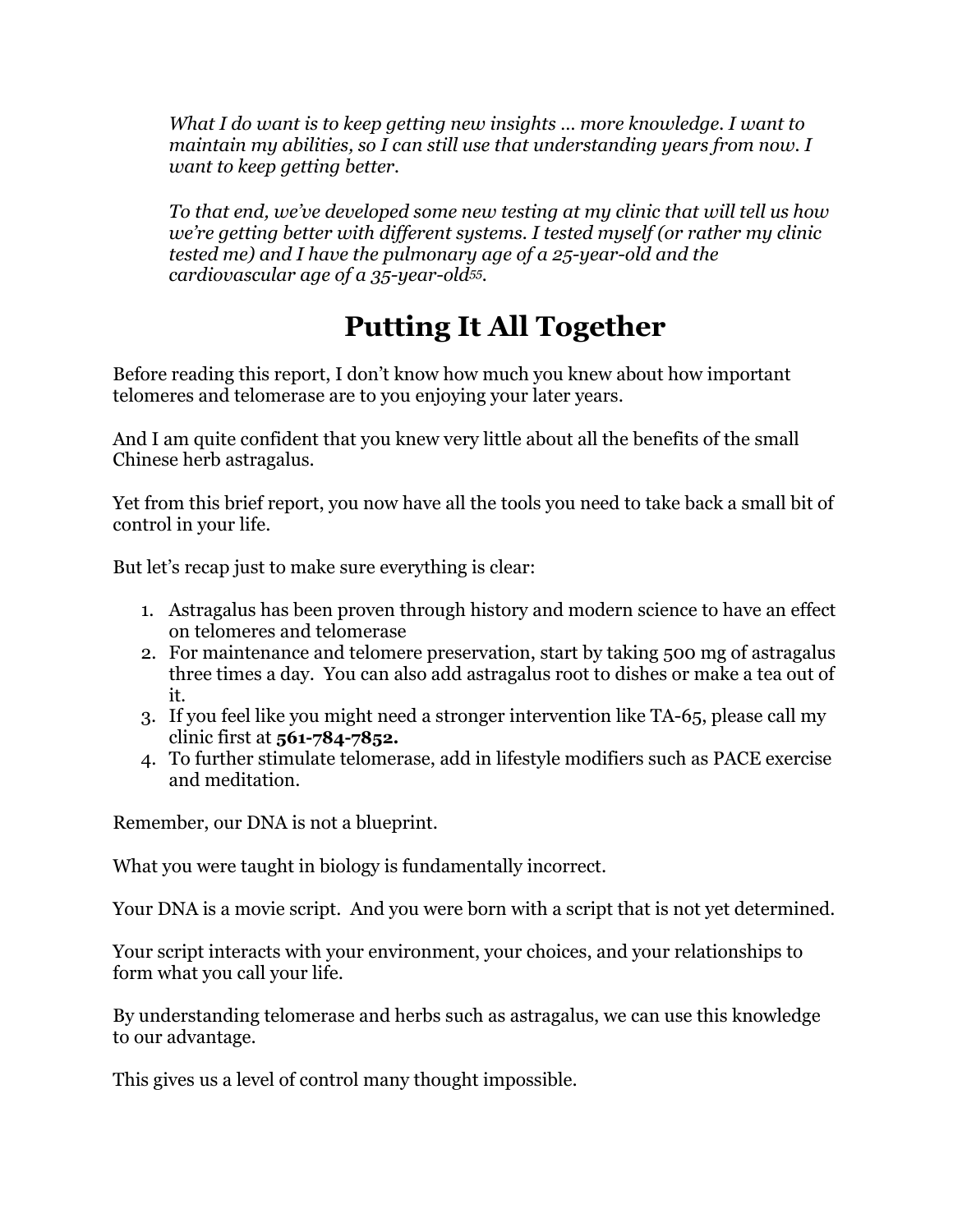I wish you the best of luck as you incorporate astragalus into the next chapter of your life.

If you would like to receive more information like this report, make sure to sign up for my complimentary newsletter *Confidential Cures*.

To Your Good Health,

Al Sears, MD, CNS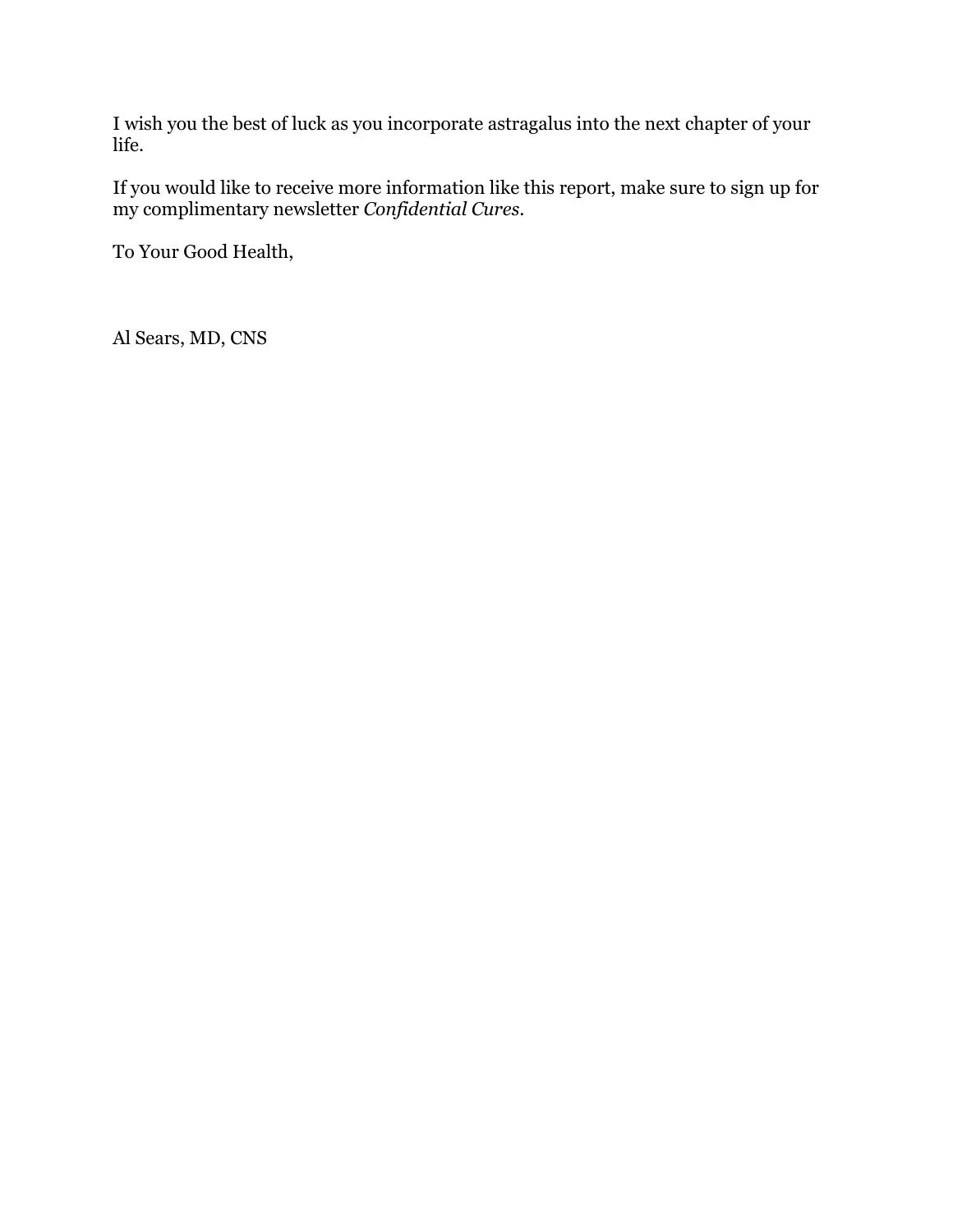# **References**

<sup>2</sup> "Astragalus," RxList (https://www.rxlist.com/astragalus/supplements.htm), 11/13/19

<sup>6</sup> "Telomere Biology: A Short History," Telomere Diagnostics (https://www.teloyears.com/html/pdf/TY4\_ShortHistory.pdf.), 10/27/19

<sup>15</sup> "The Nobel Prize in Physiology or Medicine 2009 Illustrated Presentation," The Nobel Foundation (https://www.nobelprize.org/prizes/medicine/2009/illustrated-information/), 10/27/19

<sup>16</sup> Sfeir AJ, Chai W, Shay JW, Wright WE. "Telomere end processing: the terminal nucleotides of human chromosomes," Mol. Cell. 2005;18:131–138.

<sup>17</sup> Liu P, Zhao H, Luo Y. "Anti-Aging Implications of *Astragalus Membranaceus*(Huangqi): A Well-Known Chinese Tonic," *Aging Dis*. 2017 Dec 1;8(6):868-886

<sup>18</sup> Wong M. "La Médecine chinoise par les plantes," *Le Corps a Vivre series*. Éditions Tchou. 1976.

<sup>19</sup> Liu P, Zhao H, Luo Y. "Anti-Aging Implications of *Astragalus Membranaceus*(Huangqi): A Well-Known Chinese Tonic," *Aging Dis*. 2017 Dec 1;8(6):868-886

<sup>20</sup> "What is Qi? The Definition of Qi in Traditional Chinese Medicine," Acupuncture and Massage College (https://www.amcollege.edu/blog/qi-in-traditional-chinese-medicine), 10/27/19

<sup>27</sup> Matkovic Z, Zivkovic V, Korica M, Plavec D, Pecanic S, Tudoric N. "Efficacy and safety of Astragalus membranaceus in the treatment of patients with seasonal allergic rhinitis," Phytother Res. 2010 Feb;24(2):175-81

<sup>28</sup> Ma X, Zhang K, Li H, Han S, Ma Z, Tu P. "Extracts from Astragalus membranaceus limit myocardial cell death and improve cardiac function in a rat model of myocardial ischemia," J Ethnopharmacol. 2013 Oct 7;149(3):720-8

<sup>29</sup> Denzler KL, Waters R, Jacobs BL, Rochon Y, Langland JO. "Regulation of inflammatory gene expression in PBMCs by immunostimulatory botanicals," PLoS One. 2010 Sep 3;5(9):e12561

<sup>30</sup> Wu CY, Ke Y, Zeng YF, Zhang YW, Yu HJ. "Anticancer activity of *Astragalus*polysaccharide in human non-small cell lung cancer cells," *Cancer Cell Int*. 2017 Dec 4;17:115

<sup>31</sup> Agyemang K, Han L, Liu E, Zhang Y, Wang T, Gao X. "Recent Advances in Astragalus membranaceus Anti-Diabetic Research: Pharmacological Effects of Its Phytochemical Constituents," *Evid Based Complement Alternat Med*. 2013;2013:654643

<sup>32</sup> "Anti-Aging Pioneer Dr. Al Sears, M.D., Now Offers the Ground-Breaking TA-65 MD Supplement Directly to the General Public," Cision PR Newswire (https://www.prnewswire.com/news-releases/anti-aging-pioneer-dr-al-sears-md-now-offers-theground-breaking-ta-65-md-supplement-directly-to-the-general-public-106680183.html), 11/13/19

<sup>33</sup> Salvador L, Singaravelu G, Harley CB, Flom P, Suram A, Raffaele JM. "A Natural Product Telomerase Activator Lengthens Telomeres in Humans: A Randomized, Double Blind, and Placebo Controlled Study," *Rejuvenation Res*. 2016 Dec;19(6):478- 484

<sup>34</sup> Wang J, Dong X, Cao L, Sun Y, Qiu Y, Zhang Y, Cao R, Covasa M, Zhong L. "Association between telomere length and diabetes mellitus: A meta-analysis," *J Int Med Res*. 2016 Dec;44(6):1156-1173

<sup>1</sup> "Astragalus," RxList (https://www.rxlist.com/astragalus/supplements.htm), 11/13/19